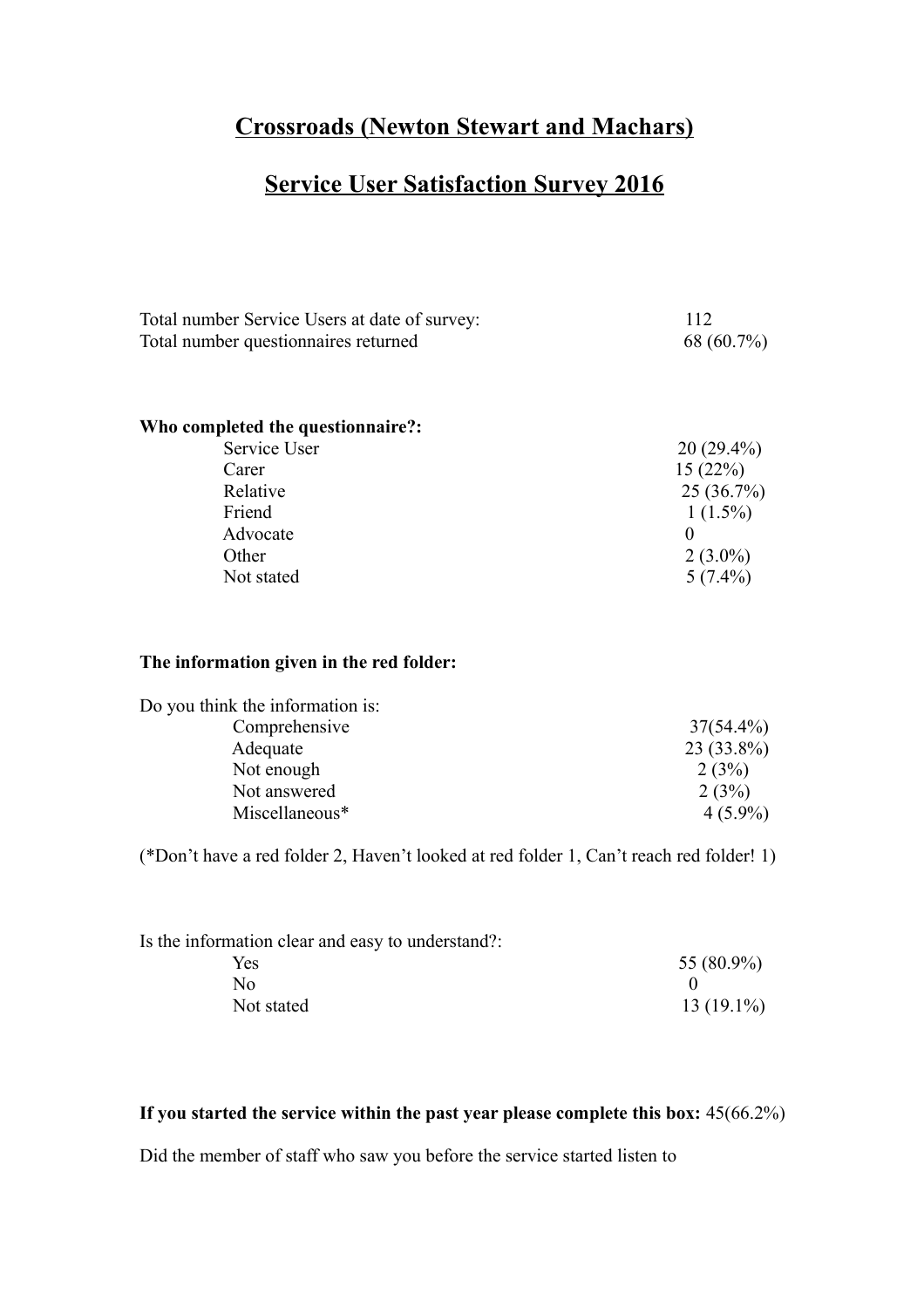| what you had to say about what you needed?                        |             |
|-------------------------------------------------------------------|-------------|
| Yes                                                               | 40(88.9%)   |
| N <sub>o</sub>                                                    | $2(4.4\%)$  |
| Not stated                                                        | $3(6.7\%)$  |
| Did you get a copy of :                                           |             |
| The Service User Agreement                                        |             |
| Yes                                                               | 41 (91.1%)  |
| N <sub>o</sub>                                                    | $1(2.2\%)$  |
| Not stated                                                        | $3(6.7\%)$  |
| The Personal Plan                                                 |             |
| Yes                                                               | 36 (80%)    |
| N <sub>o</sub>                                                    | $4(8.9\%)$  |
| Not stated                                                        | $5(11.1\%)$ |
| How much were you involved in preparing both of them?             |             |
| Fully                                                             | 33(73.3%)   |
| A little                                                          | $7(15.6\%)$ |
| Not at all                                                        | $3(6.7\%)$  |
| Not stated                                                        | $2(4.4\%)$  |
| Do you know that you can ask at any time for them to be reviewed? |             |
| Yes                                                               | 38(84.4%)   |
| No                                                                | $5(11.1\%)$ |
| Not Answered                                                      | $2(4.4\%)$  |
|                                                                   |             |
| The service you receive:                                          |             |
| How would you describe your current Care Attendant(s)?            |             |
| He/she:                                                           |             |
| Calls me by my preferred name                                     |             |

| Calls the by my preferred hanne       |              |
|---------------------------------------|--------------|
| Applies to all care attendants        | 67(98.5%)    |
| Does not apply to all care attendants |              |
| Don't know                            | 0            |
| Not answered                          | $1(1.5\%)$   |
| Has all the skills that are needed    |              |
| Applies to all care attendants        | $63(92.6\%)$ |
| Does not apply to all care attendants | $2(3.0\%)$   |
| Don't know                            | 0            |
| Not answered                          | $3(4.4\%)$   |
| Conducts him/herself properly         |              |
| Applies to all care attendants        | $64(94.1\%)$ |
| Does not apply to all care attendants | $2(3.0\%)$   |
|                                       |              |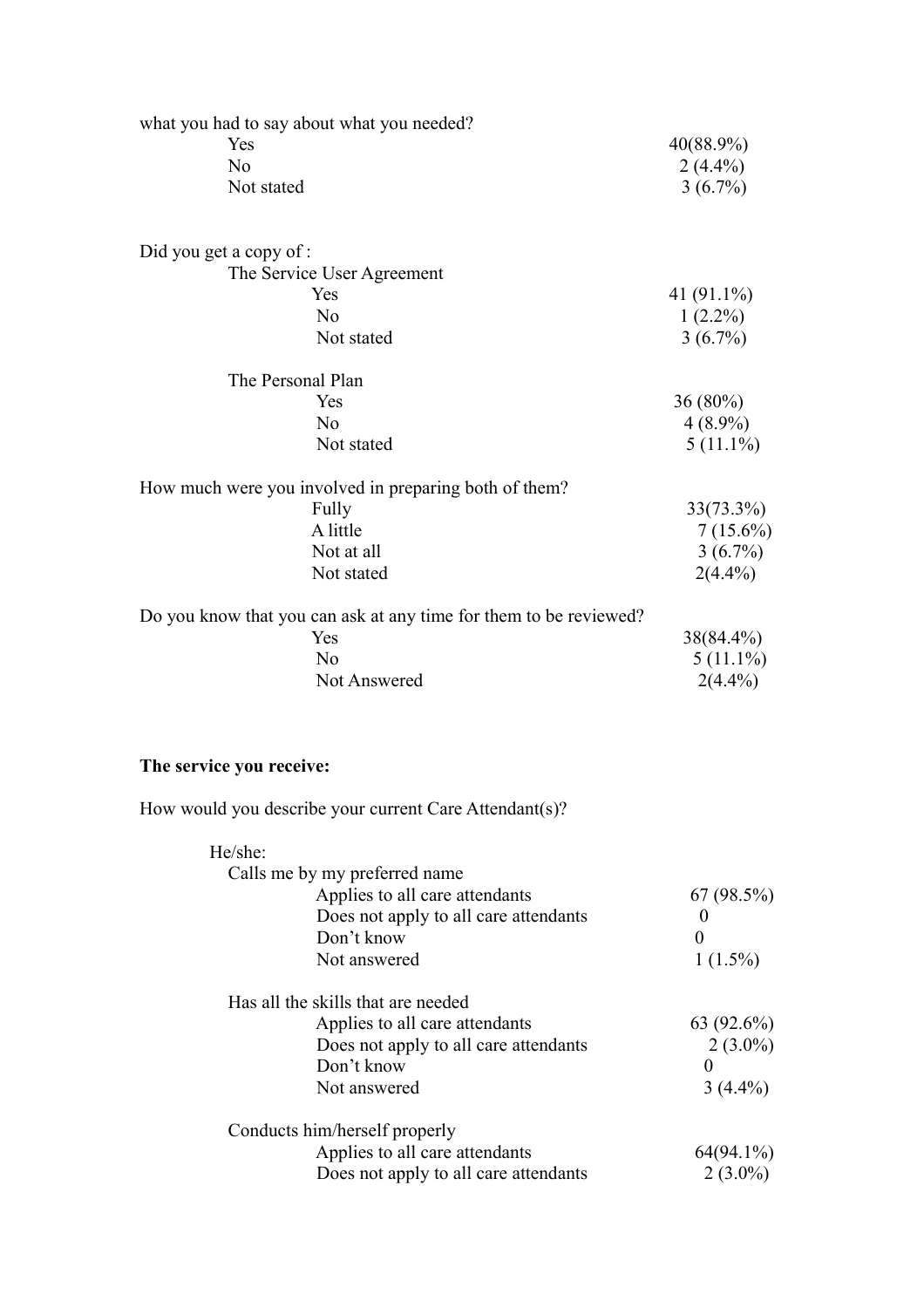| Don't know   |            |
|--------------|------------|
| Not answered | $2(3.0\%)$ |

|             | Dresses appropriately                               |                  |
|-------------|-----------------------------------------------------|------------------|
|             | Applies to all care attendants                      | 68(100%)         |
|             | Does not apply to all care attendants               | $\boldsymbol{0}$ |
|             | Don't know                                          | $\boldsymbol{0}$ |
|             | Not answered                                        | $\overline{0}$   |
| Is punctual |                                                     |                  |
|             | Applies to all care attendants                      | 58 (85.3%)       |
|             | Does not apply to all care attendants               | $7(10.3\%)$      |
|             | Don't know                                          | $2(3.0\%)$       |
|             | Not answered                                        | $1(1.5\%)$       |
| Is reliable |                                                     |                  |
|             | Applies to all care attendants                      | $63(92.6\%)$     |
|             | Does not apply to all care attendants               | $3(4.4\%)$       |
|             | Don't know                                          | $2(3.0\%)$       |
|             | Not answered                                        | $\theta$         |
|             | Knows my likes and dislikes                         |                  |
|             | Applies to all care attendants                      | $63(92.6\%)$     |
|             | Does not apply to all care attendants               | $1(1.5\%)$       |
|             | Don't know                                          | $4(5.9\%)$       |
|             | Not answered                                        | $\theta$         |
|             | Gets on well with me and others in the family       |                  |
|             | Applies to all care attendants                      | 66 (97.1%)       |
|             | Does not apply to all care attendants               | $\boldsymbol{0}$ |
|             | Don't know                                          | $\theta$         |
|             | Not answered                                        | $2(3.0\%)$       |
|             | Respects my culture and beliefs                     |                  |
|             | Applies to all care attendants                      | $63(92.6\%)$     |
|             | Does not apply to all care attendants               | U                |
|             | Don't know                                          | $2(3.0\%)$       |
|             | Not answered                                        | $3(4.4\%)$       |
|             | Gives me choices, privacy, independence and respect |                  |
|             | Applies to all care attendants                      | 65(95.6%)        |
|             | Does not apply to all care attendants               | $1(1.5\%)$       |
|             | Don't know                                          | $\theta$         |
|             | Not answered                                        | $2(3.0\%)$       |
|             | Observes confidentiality                            |                  |
|             | Applies to all care attendants                      | 63 (92.6%)       |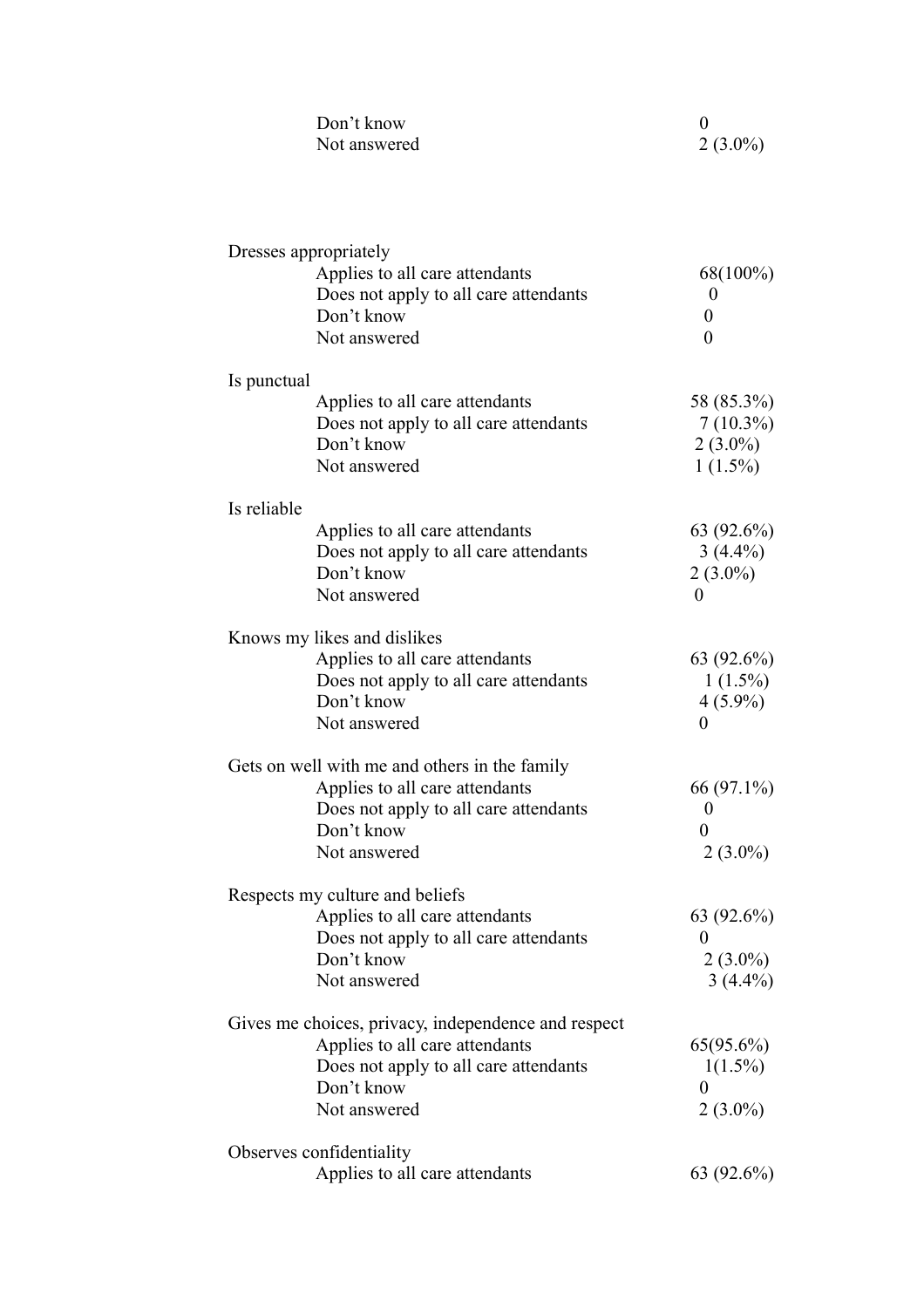| Does not apply to all care attendants<br>Don't know              | $\theta$<br>$1(1.5\%)$ |
|------------------------------------------------------------------|------------------------|
| Not answered                                                     | $4(5.9\%)$             |
| Respects my property                                             |                        |
| Applies to all care attendants                                   | $65(95.6\%)$           |
| Does not apply to all care attendants                            | $1(1.5\%)$             |
| Don't know                                                       | $2(3.0\%)$             |
| Not answered                                                     | $\theta$               |
| Communicates and listens well                                    |                        |
| Applies to all care attendants                                   | $65(95.6\%)$           |
| Does not apply to all care attendants                            | $1(1.5\%)$             |
| Don't know                                                       | $1(1.5\%)$             |
| Not answered                                                     | $1(1.5\%)$             |
| Knows who to contact if need be.                                 |                        |
| Applies to all care attendants                                   | 62 (91.2%)             |
| Does not apply to all care attendants                            | $\theta$               |
| Don't know                                                       | $3(4.4\%)$             |
| Not answered                                                     | $3(4.4\%)$             |
| Asks me if I'm happy with the service or want to change anything |                        |
| Applies to all care attendants                                   | 56 (82.4%)             |
| Does not apply to all care attendants                            | $5(7.4\%)$             |
| Don't know                                                       | $2(3.0\%)$             |
| Not answered                                                     | $5(7.4\%)$             |

## **Management staff:**

How would you describe the members of staff from our office with whom you have had contact? This could be Anne Gorman (manager), Carol Black (depute manager), Wendy McCreadie and Aimi Dickie (assistant managers).

| She - | makes me feel at ease when we talk |            |
|-------|------------------------------------|------------|
|       | Agree                              | 63 (92.6%) |
|       | Disagree                           | $1(1.5\%)$ |
|       | Don't know                         | $2(3.0\%$  |
|       | Not answered                       | $2(3.0\%)$ |
|       | Is approachable                    |            |
|       | Agree                              | 58 (85.3%) |
|       | Disagree                           | $\theta$   |
|       | Don't know                         | $4(5.9\%)$ |
|       | Not answered                       | $6(8.8\%)$ |
|       | Listens to my views                |            |
|       | Agree                              | 58(85.3%)  |
|       |                                    |            |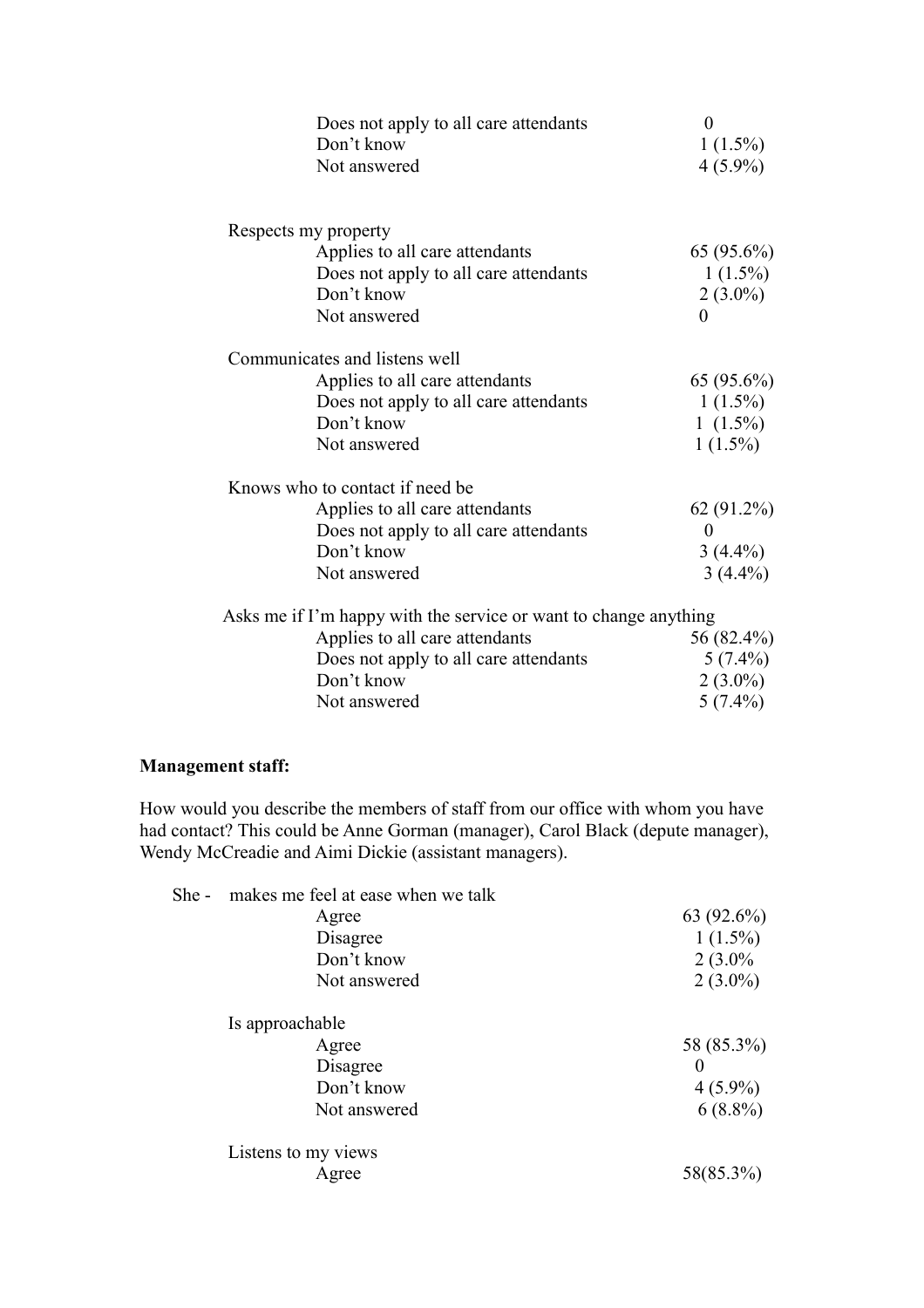| Disagree                       | $1(1.5\%)$   |
|--------------------------------|--------------|
| Don't know                     | $4(5.9\%)$   |
| Not answered                   | $5(7.4\%)$   |
| Involves me in service reviews |              |
| Agree                          | 44 (64.7%)   |
| Disagree                       | $7(10.3\%)$  |
| Don't know                     | $5(7.4\%)$   |
| Not answered                   | $12(17.6\%)$ |

#### **Satisfaction with the Service:**

|    | Is the service provided at the times you want?                      |                       |
|----|---------------------------------------------------------------------|-----------------------|
|    | Yes.                                                                | 63(92.6%)             |
|    | No                                                                  | $1(1.5\%)$            |
|    | Not answered                                                        | $4(5.9\%)$            |
|    | Do you get enough service to meet your needs?                       |                       |
|    | <b>Yes</b>                                                          | $62(91.2\%)$          |
|    | No                                                                  | 1 $(1.5\%)$           |
|    | Almost                                                              | 1 $(1.5\%)$           |
|    | Not answered                                                        | $4(5.9\%)$            |
| .2 |                                                                     |                       |
|    | Overall, how would you describe your satisfaction with the service? |                       |
|    | Vory coticfied                                                      | 51 (750 $\triangle$ ) |

.2

| Overall, how would you describe your satisfaction with the service? |               |
|---------------------------------------------------------------------|---------------|
| Very satisfied                                                      | 51 (75%)      |
| Fairly satisfied                                                    | 14 $(20.6\%)$ |
| Neither satisfied nor dissatisfied                                  | $2(3.0\%)$    |
| Fairly dissatisfied                                                 |               |
| Very dissatisfied                                                   |               |
| Not answered                                                        | $1(1.5\%)$    |
| Comments on the service year receive or the care of tendents.       |               |

### **Comments on the service you receive or the care attendants:**

*"Excellent."*

*"Do not always advise who is attending when regular carer is not attending."*

*"(Service user) and Jim have clicked from day 1 and we are very grateful and happy with him. He has become part of (service user's) routine that he enjoys very much."*

*"Everything's lovely."*

*"I just wish they could persuade (service user) to have a shower when it's offered."*

*"I feel safe taking my medication thanks to the carers, as I am certified blind."*

*"Very good service. Very happy with carers. No problems."*

*"First class, dependable and prompt with help when required. I know from the past when my husband was ill I just made a phone call and had help within the hour."*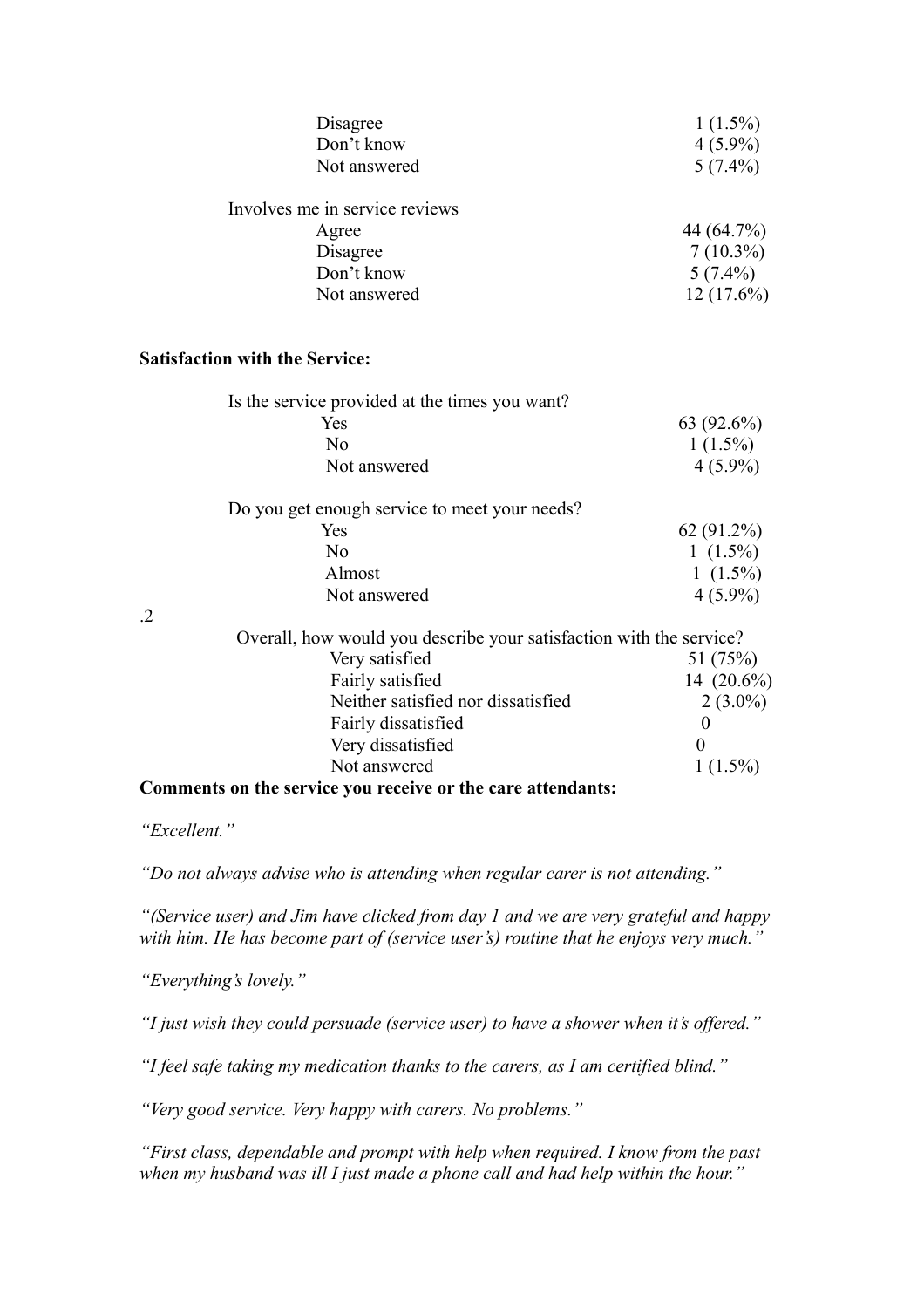*"All my care attendants are very nice and I have no problems with any of them."*

*"The service is well organised and is very efficient. While we normally have the same carer whom we like, all the girls who come to cover for her off-time are very good and pleasantly efficient (that applies to seven different girls!)"*

*"Very good! No complaints, all very respectful to both of us, first class."*

*"It may be that I am just lucky but it is most certainly the case that I have had the very best services and treatment from all my attendants. Pleasant girls all, and nothing is a bother. A delight to work with."*

*"We have had 4 care attendants in the time we've been with Crossroads. All have given satisfactory service, been friendly and attentive each in their own way. The changes in personnel have not been of our choice but the consultation in the appointments has always been good."*

*"When it comes to the carers that come into our flat we cannot praise them highly enough. If we knew what our carers were like we would have got Crossroads years ago."*

*"Arrive any time that suits them, late or early. I don't mind.. I paid Crossroads £10 per hour and mileage for 14 months for personal care until the nurse informed me I should have it for free and now I only need my back washed by carers on Friday."*

*"The Care Attendants have all been very caring towards my mother-in-law. Without them she could not be at home. I thank them for all they have done for her."*

*"I seem to be flourishing in the care taken of me by the Crossroads care attendants!"*

*"All attendants are cheerful and make me feel brighter after their visit."*

*"It's a pleasure to see their smiling faces in the morning. (Service user) gets on well with Rosalyn - who wouldn't!!"*

*"We are happy with the service we receive. Everything is done willingly."*

*"Everything is OK. I get on well with all the staff."*

*"Help when care attendants here 100%. But I need more help more often ie. Cooking and shopping."*

*"Very pleased with it."*

*"The care has been superb - could not have wanted for better. (Service user) was very happy and felt love and kindness. Thank you."*

*"I can't complain. All very kind and helpful."*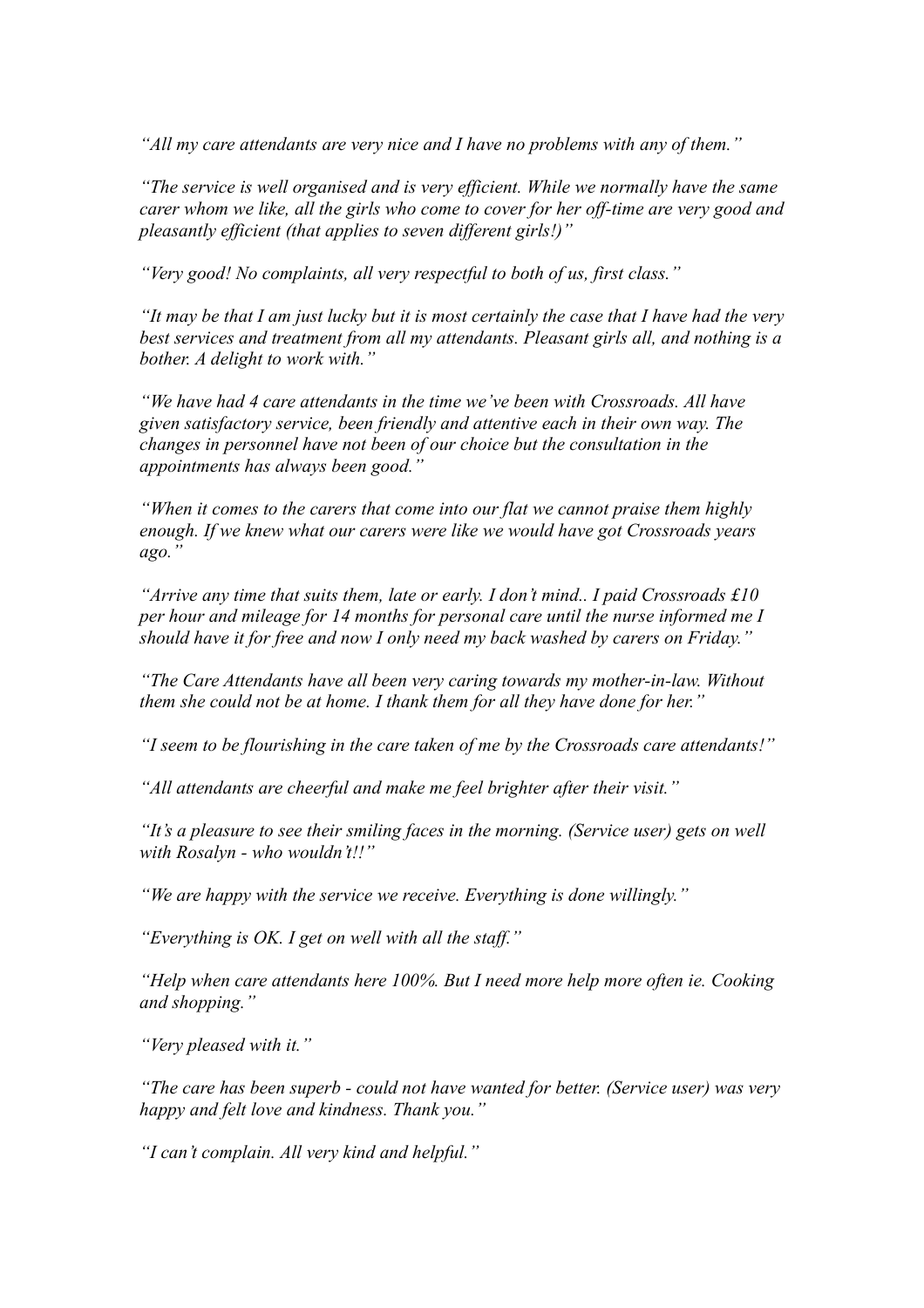*"Have put in complaints before but dealt with by management."*

*"Sometimes time keeping not good with one carer. Other carers always keep good time, why can't she. Sometimes lack of respect and care of my property in kitchen."*

*"Excellent care and compassion shown."*

*"Just a big thank you."*

*"I had hoped my mother would be given a shower at least once a week."*

*"Whoever comes to do my personal needs are absolutely fabulous."*

#### **Do you have any comments to make about the management staff?:**

*"All very good."*

*"Would be nice to met all staff from the office."*

*"Very good."*

*"Rarely need to phone so only has limited contact as he is deaf."*

*"Very helpful at all times."*

*"Much more help has been offered, but with family living nearby they can cover for short breaks to let me away."*

*"Very helpful and approachable."*

*"It is Mrs Gorman who deals with me and she does so in a very professional but very friendly manner."*

*"Friendly and approachable."*

*"Wendy pops in on occasional visit to check - very nice and helpful."*

*"The management staff are all very efficient when I have telephoned them. Nothing is a bother if changes have to be made. Thank you."*

*"Reassuring and problem solving. Only a phone call away."*

*"I have not had much contact with the office."*

*"(Service user) and myself have always found them all very helpful and friendly."*

*"The only time I see them is at the annual review and all the conversation is with the*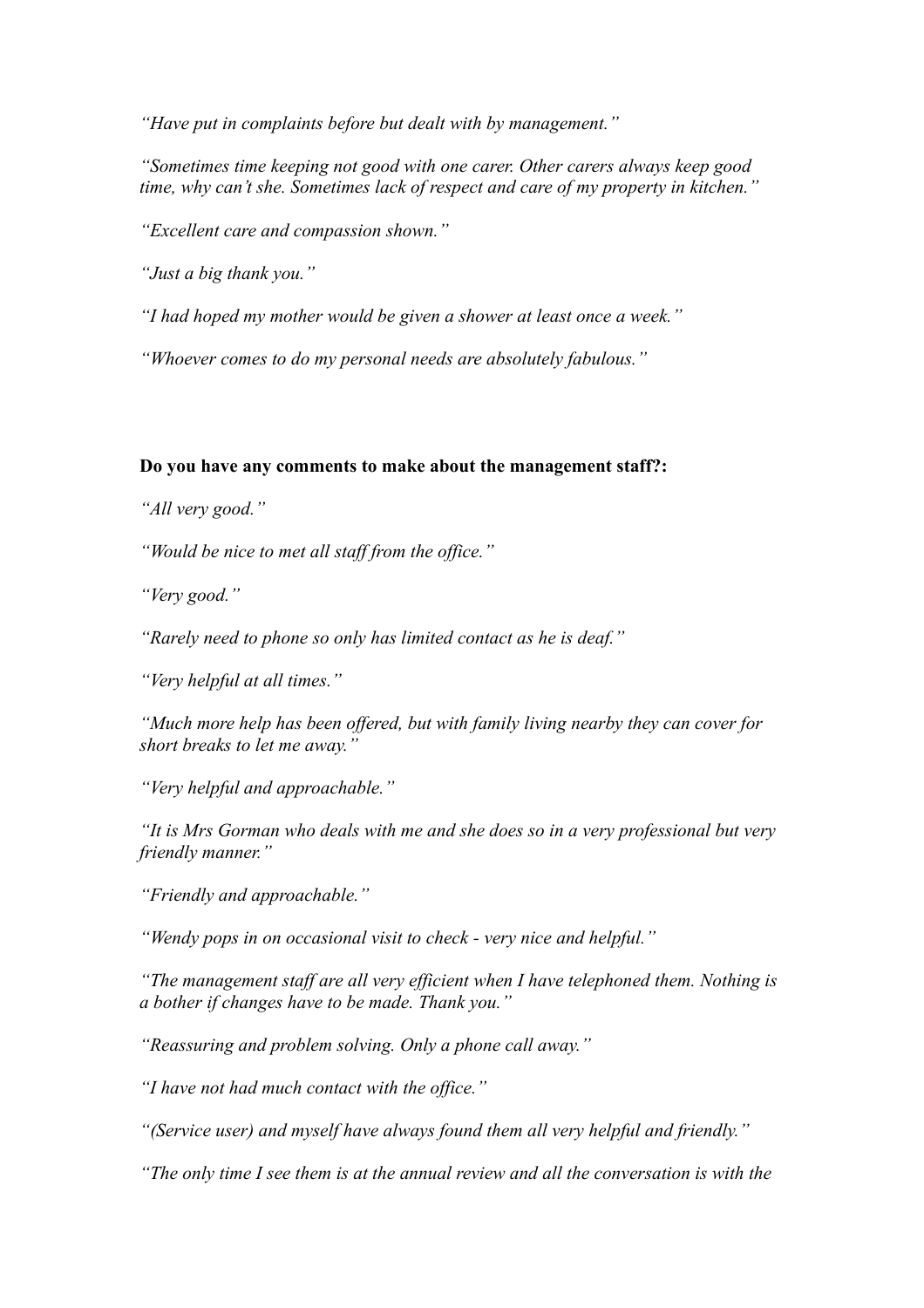*social worker. They don't ask for the report file so how do the office know of any problems? Also if the carer goes on holiday I am only given 48 hours notice by the office (Carer informs me well in advance so I can make any holiday arrangements should I wish.)"*

*"(Service user and husband) would not wish to be involved in service reviews."*

*"Always most willing to be help with any matter that occurs unexpectedly."*

*"I am always treated with respect by the management staff."*

*"Inefficient. Lacklustre. Can't send information out on time."*

*"Helpful."*

*"All management staff kept me well informed and two way communication excellent with all."*

*"All very kind to me."*

*"Another thank you."*

*"Always very helpful and ensure all queries are dealt with promptly and efficiently." "I don't see anyone from the office."*

*"Always willing to help with any queries."*

#### **Satisfaction with the Service: If you feel that the service is helping you, please tell us how:**

*"Carer makes sure (service user) gets her medication at right times."*

*"We both get a cooked meal and light tea prepared for us."*

*"It has become part of his routine. (Service user) still enjoys his time with Jim, and as he doesn't socialise with others, it can be the only time he does this."*

*"Being helpful and friendly."*

*"Helps to get over your disabilities."*

*"The three short visits are a great help."*

*"Thank goodness for a service like Crossroads. Thank you Crossroads and carers for all your prompt and pleasant service."*

*"Takes pressure off the family at all times and without the great care that is given would be impossible to cope."*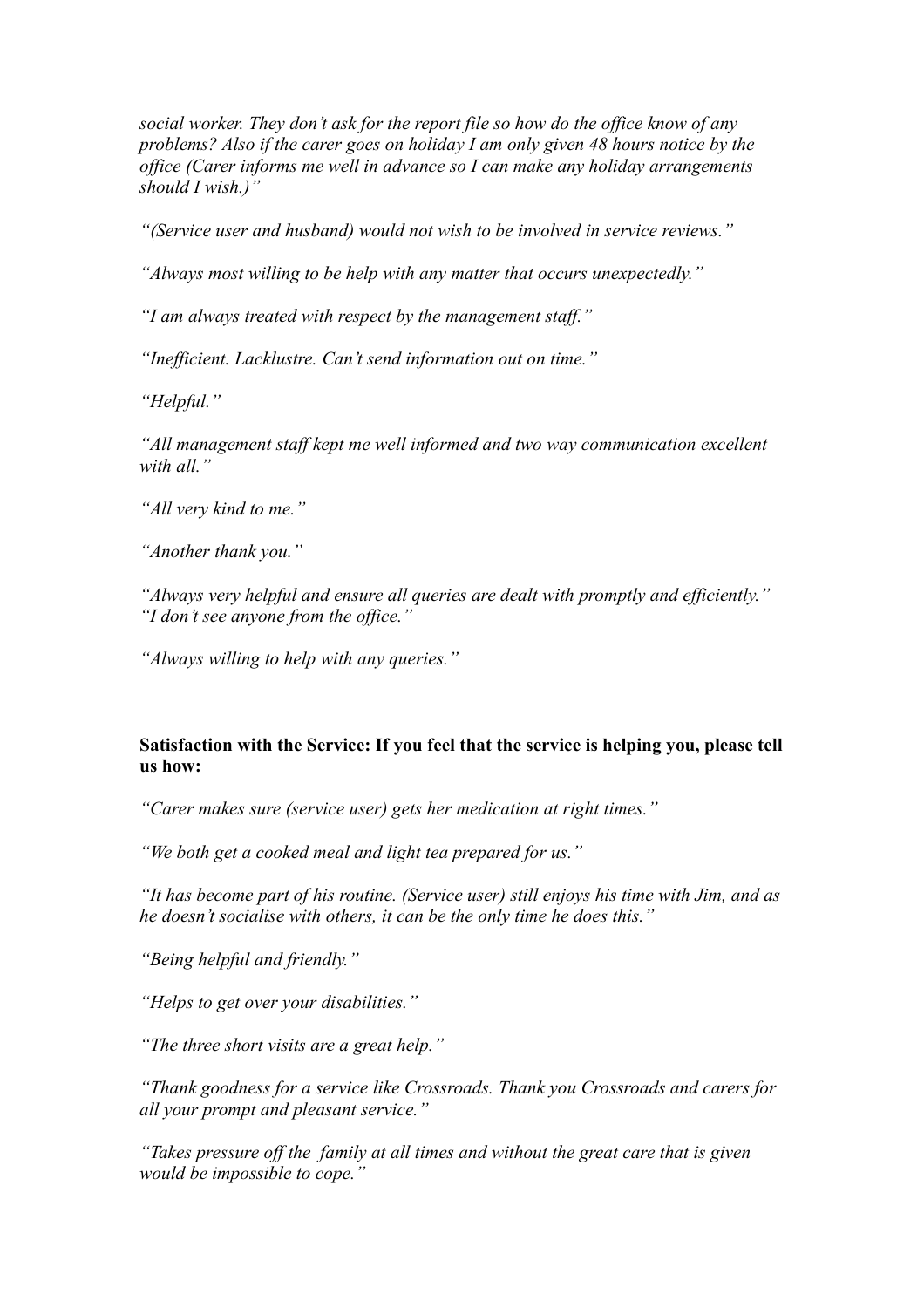*"Carers are my only contact with the outside world other than family."*

*"The excellent support is allowing us to stay in our own home for as long as possible."*

*"Due to the service provided it makes my wife's disability very manageable."*

*"As a 91 year old man whose wife died three years ago this service is a godsend to me. After a heart attack and stroke loneliness could have been a problem but it is not and it is thanks to this service."*

*"Life is less stressful."*

*"Maybe a little help for 2 or 3 mornings a week, shower and a visit in the morning."*

*"I realise that daily living would be much more difficult without the keen eyes and alertness my care attendants provide."*

*"The service is helping me to keep reasonably active and interested in a daily routine."*

*"Although at the moment we do not need a lot of assistance, it's comforting to know it is there if needed."*

*"Provides company and safety when husband deals with shopping etc."*

*"It is of great benefit to me as I have COPD and other medical conditions and my mobility is not so good either. My wife also benefits from the service as it helps to take some of the pressure off her knowing that carers are coming in to help with personal care. This is really appreciated."*

*"The service I get from my carer is superb. On occasions he goes beyond the all of the job. The service is somewhat remote and therefore I suggest that Mrs Gorman visit all clients at least once a year, not necessarily at review."*

*"If there is a minor emergency, carer is quick to take charge in a very professional manner."*

*"We feel that all our needs are met at the moment and that we can ask when we need more help."*

*"As well as the practical help the social aspect of calls by carers is much appreciated."*

*"The staff assist me with my showers and to tidy up as needed. I am very satisfied with the service."*

*"I gather my carers time has been cut to 30 minutes. I was not informed from the office. I was wondering why this has happened?"*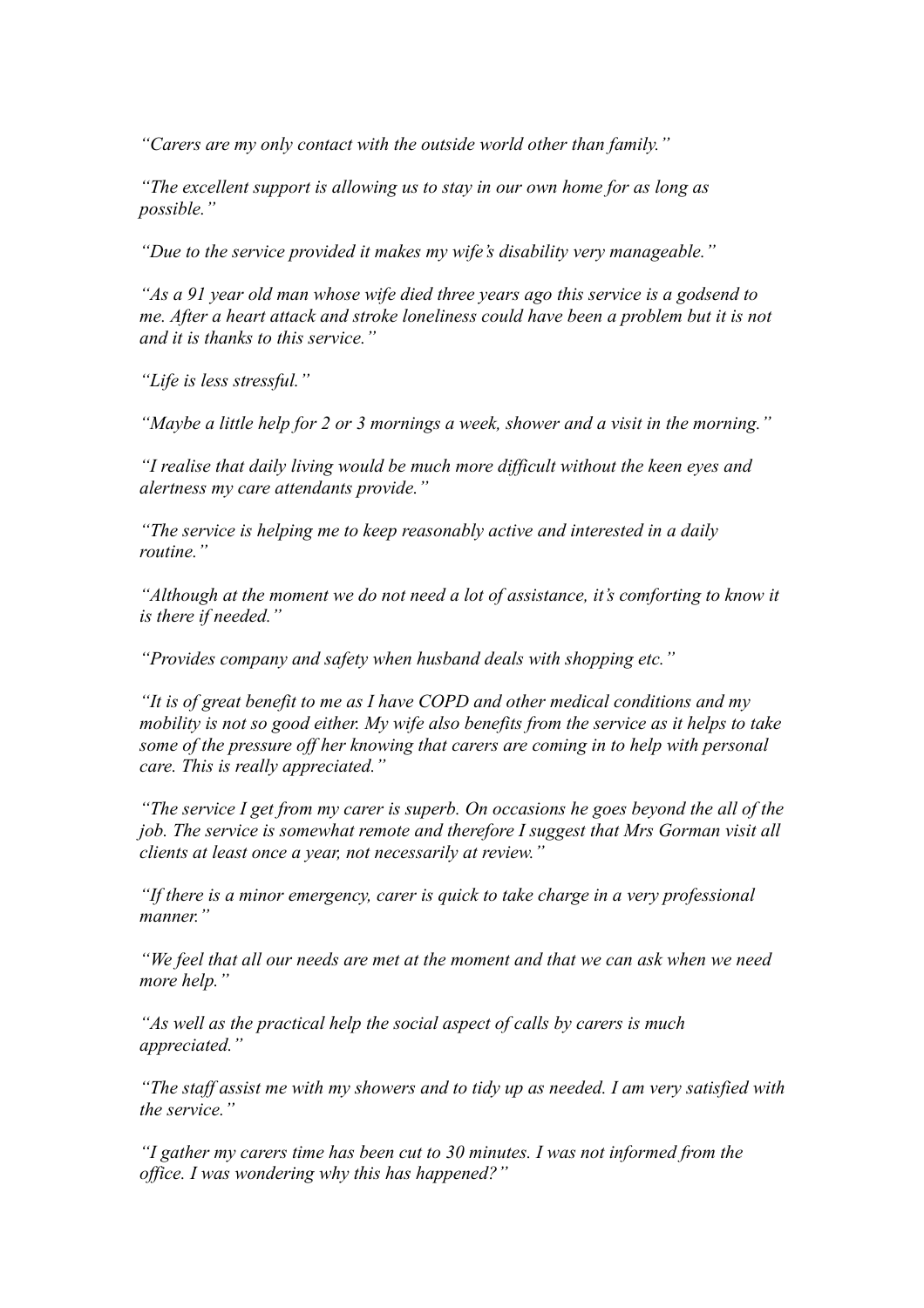*"I find the ladies coming in is good for my morale. Getting 2 showers weekly is really helpful as I could not do it myself as I could not reach back of lower legs and feet."*

*"They're helpful when needed."*

*"Helped (service user) stay in her own home and have her care needs met at all levels."*

*"I live on my own. I am 95 years old. It is a delight to have caring people coming and talking to me and helping me."*

*"Peace of mind."*

*"I feel I am eating my meals now and that I take my tablets."*

*"Allows my Dad to stay in his own home which is very important to him."*

*"You are a big help to me. The girls cannot help the times they come. Every place is different."*

*"I could not manage without the help I get from my carers."*

**Is there any way we could improve our service, or if you would like to be more involved with running of Crossroads, please tell us here:**

*"The service you provide is sufficient."*

*"Always found it efficient."*

*"Likes things as they are."*

*"No. Fine as it is and quietly efficient without any fuss."*

*"For the many different ways that this service helps me, from the cleaning by Jacqui and the cooking by Lexy and Kerry, I am able to manage most of my needs. This is great and I cannot overstate my appreciation of the service. I am afraid it is all take on my part as I couldn't be more involved or helpful nowadays."*

*"The girls that come into our flat cannot be improved upon. They are so kind and compassionate. Give all the girls that come to us all our praise and love."*

*"On the whole the girls are quite helpful - nice they come in to put drops in my eyes and have a chat and company."*

*"Service users could be provided with 3 or 4 small business cards with address and telephone numbers for quick use in transport vehicles, handbags, purses, wallets and pockets."*

*"Yes, I would like to be more active in the work of Crossroads but very limited in what*